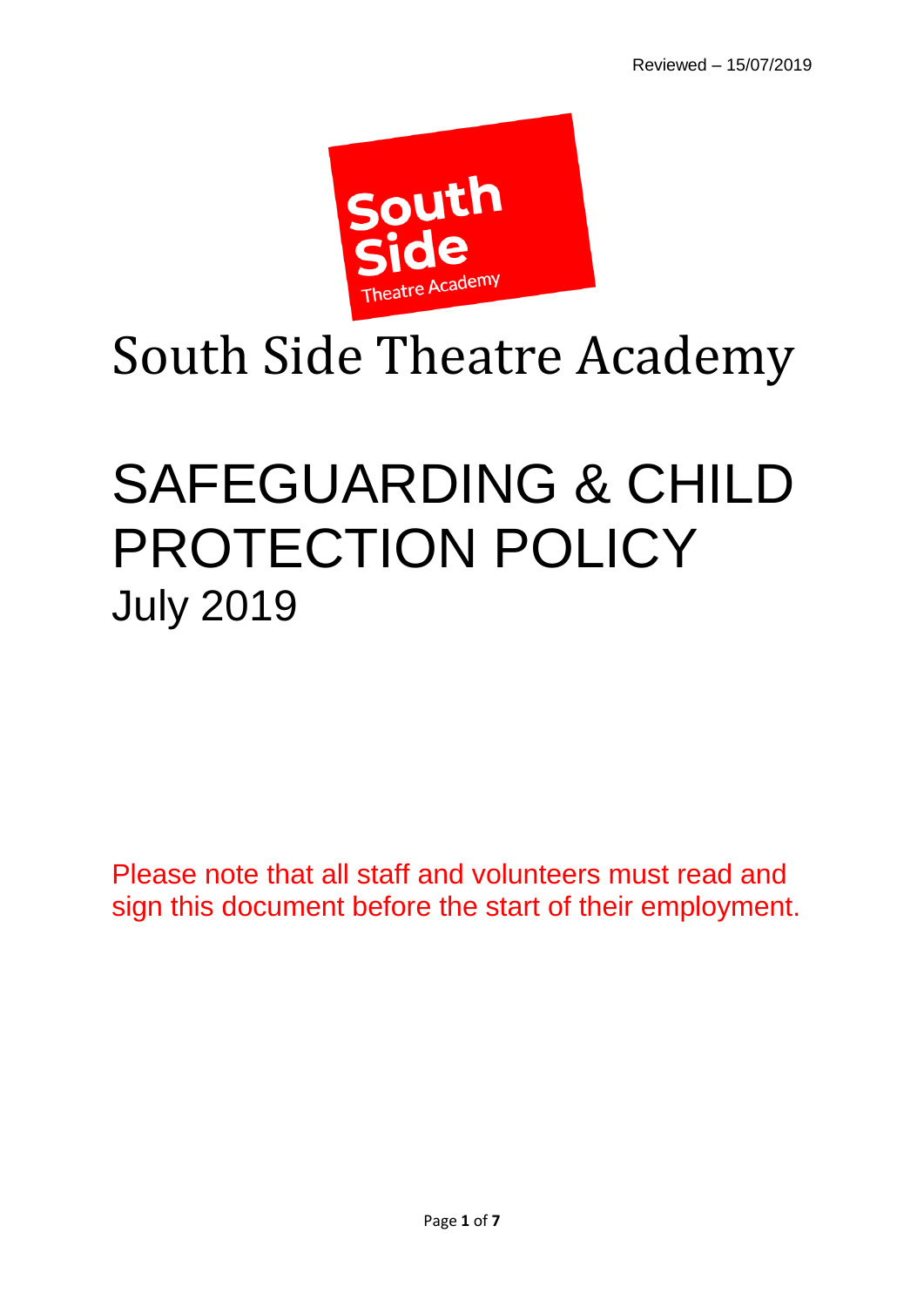### SAFEGUARDING & CHILD PROTECTION POLICY

**South Side Theatre Academy** values young people and children as being a vital part of the organisation and desires to see them grow, mature and be challenged in a healthy and safe environment.

*Bethany Pease* is the designated Child Protection Officer for South Side Theatre Academy. And a copy of this child protection policy will be kept with the group leader at all classes, workshops and rehearsals.

#### **Purposes**

The purpose of **South Side Theatre Academy** is to offer the children a safe and welcoming environment with fun activities where the children can grow and learn in theatre. Whether this be through games, rehearsals, activities or through other independent groups working in partnership with **South Side Theatre Academy.**

#### **Aims**

- To provide a rehearsal and workshop space for children and young people to develop from childhood into adulthood through theatre.
- To enable the children to express themselves freely.
- To assist the children in integrating into the group and community.
- To help children/young people appreciate the diversity of their cultures.

#### **Organisation - South Side Theatre Academy**

Each child and young person should be formally registered within the group. The information includes an information/consent form which their parent/guardian must complete. This can be found on the South Side Theatre Academy website [\(www.southsidetheatre.com\)](http://www.southsidetheatre.com/) or paper files in the register. These forms have vital information about health and emergency contacts and should be kept securely and brought to each session. (see Appendix B)

1. Attendance register: a register should be kept for each session.

**For all activities for under 8s, which run for more than two hours in any one day, OR if you run a holiday club for six or more days a year, you must register the activity. To register, contact your local Social Services Office and ask for the local Day Centre adviser. The law assumes that registration will be granted unless there are good reasons why it should not be.**

#### **Reporting a Child Protection Concern**

All concerns should go directly to the Youth Director who will then pass onto the Child Protection Officer. This is down to the fact the Youth Director may be aware of further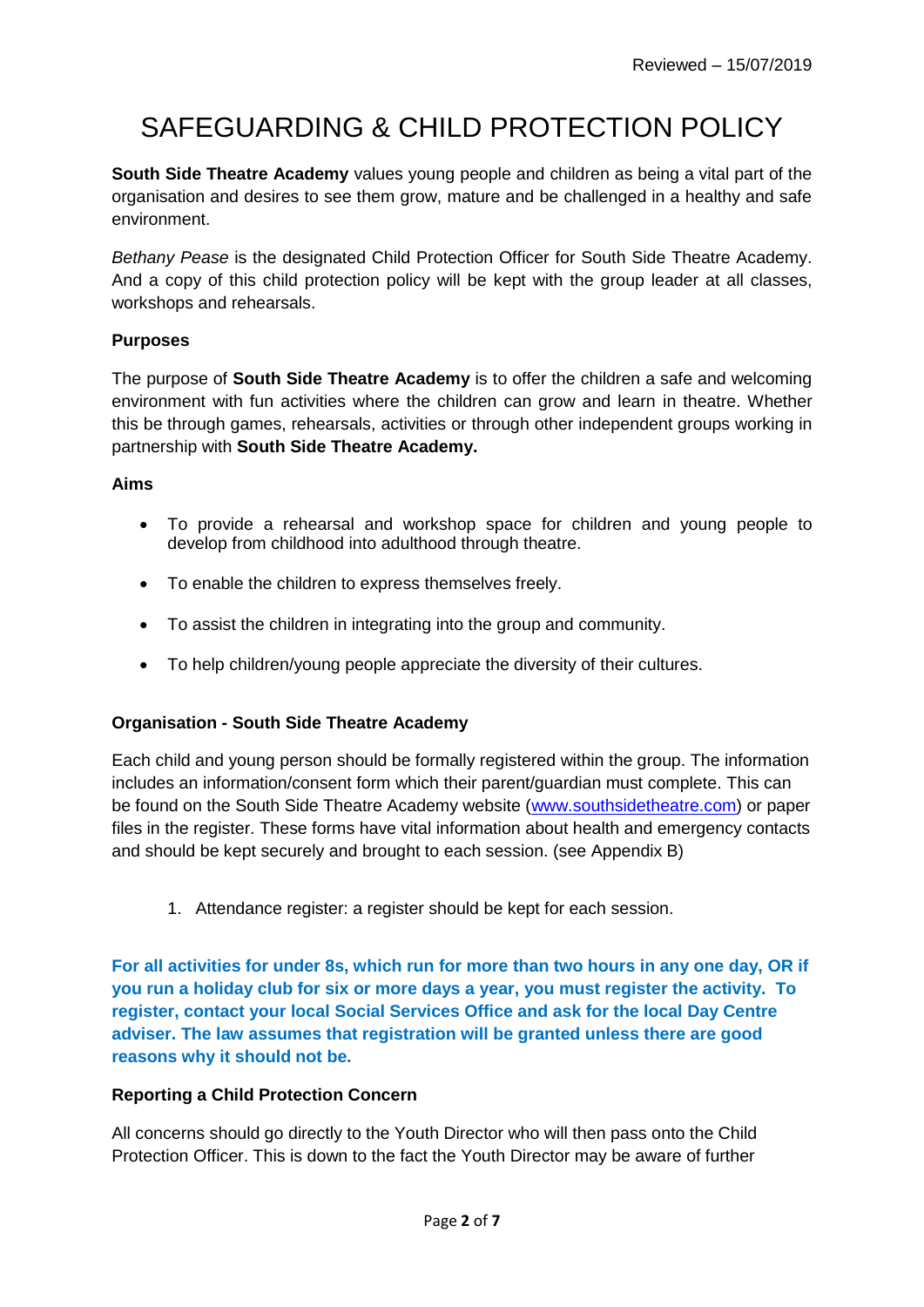background about the child that they have been unable to share with the class leaders. If the Youth Director isn't available, then please contact the Child Protection Officer.

If you have any concerns, please report it! It's better to be safe then sorry.

#### **Child Protection Representative**

The **South Side Theatre Academy** has appointed a child protection representative, Bethany Pease. The in class Child Protection Lead is Toby Ward-Smith. Their contact details can be found below. If any worker has any child safety concerns, they should discuss them with her. She will take on the following responsibilities:

- Ensuring that the policy is being put into practice;
- Being the first point of contact for child protection issues;
- Keeping a record of any concerns expressed about child protection issues;
- Bringing any child protection concerns to the notice of the Management Committee and contacting the Local Authority if appropriate;
- Ensuring that paid staff and volunteers are given appropriate supervision;
- Ensuring that everyone involved with the organisation is aware of the identity of the Child Protection Representative.

#### Toby Ward-Smith's Contact Details

Mobile: 07738998125 Work: 07930 005 073 Email: tobyws@southsidetheatre.com

Bethany Pease's Contact Details *Only contact when Toby isn't available.*

Mobile: 07492 351672 Work (Achieving for Children, Surbiton Social Services): 07711 909539 (9am-5:15pm) Email: bethany.pease@achievingforchildren.org.uk

The policy will be reviewed on an annual basis to ensure that it is meeting its aims.

#### **Trips/Outings**

- **1.** When organising a trip/outing make sure a trip/outing slip is completed. This includes details about the trip and a section for parents to give their consent. These slips must be returned before the event takes place and must be brought on the trip with the completed group information/consent forms. (If a group information/consent form has not already been completed for a child or young person, then it will need to be completed).
- **2.** Ensure that there is adequate insurance for the work and activities.

#### **Personal/Personnel Safety**

 A group of children or young people under sixteen should not be left unattended at any time.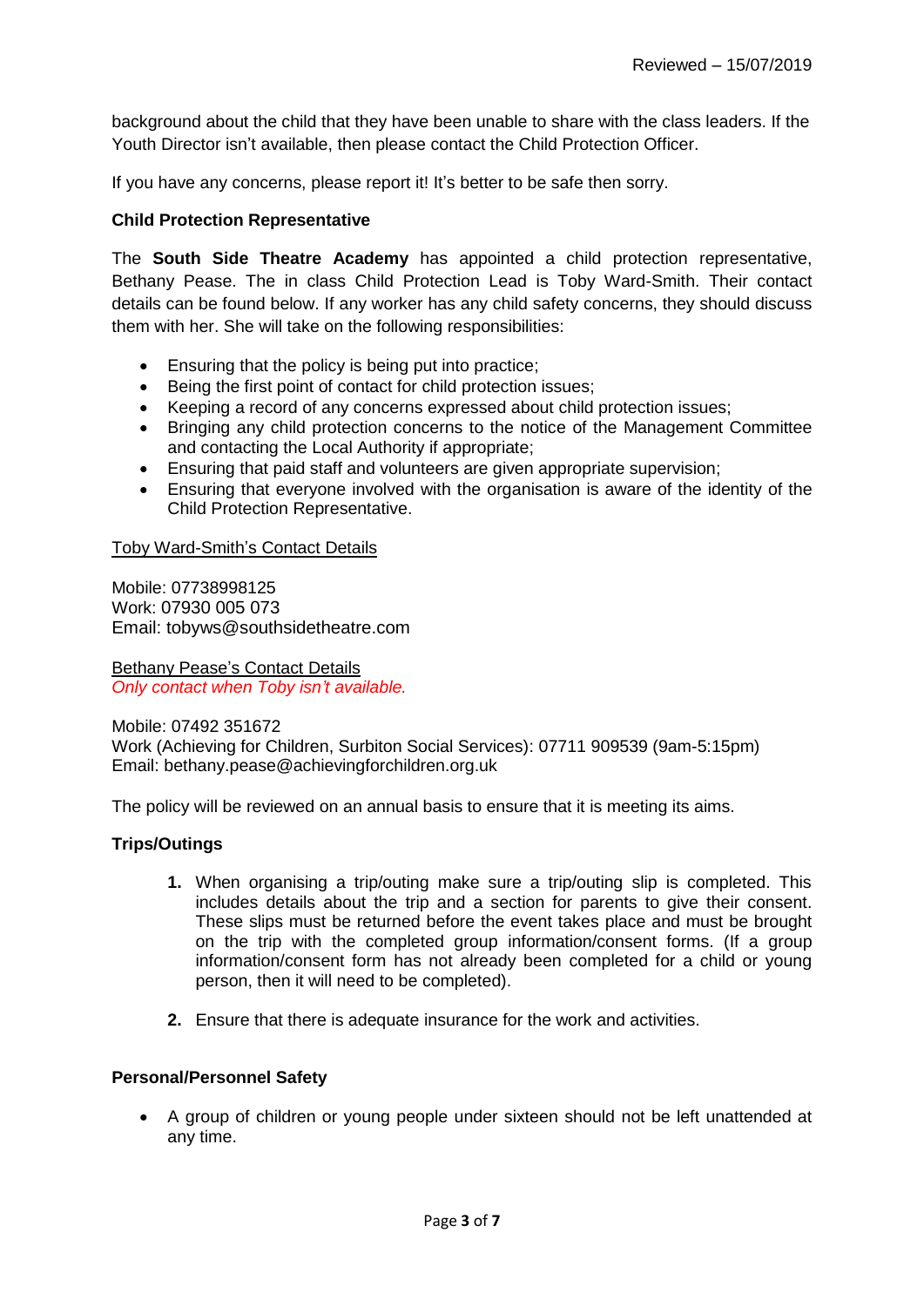- Avoid being alone with an individual child or young person for a long time. If there is a need to be alone with a child or young person (e.g. first aid or he/she is distressed) make sure that another worker knows where you are and why.
- At no time should a volunteer or worker from any external organisation arrange to meet a young person away from the activity without someone else being there.
- As such meetings should be planned and have the approval of a member of the Committee (this must be someone other than the organiser themselves).
- Teenage assistants should always be supervised.

#### **Child Safety**

- 1. Make sure that the area you are using for activities is fit for the purpose, e.g. remove furniture, which could cause injury in energetic games.
- 2. Make sure that all workers and assistants know
	- Where the emergency phone is and how to operate it
	- Where the first aid kit is
	- Who is responsible for First Aid and how to record accidents or injuries in the incident book
	- What to do in the event of a fire or other emergency
- 3. Once a term there should be a fire practice.
- 4. Do not let children go home without an adult unless the parent has specifically said they may do so. Never let a child go with another adult unless the parent has informed you that this will happen.
- 5. If private cars are used for an outing, the drivers must be approved by the committee, be properly insured, have rested before driving, and should have clean licenses. There should always be at least one other responsible person (16 or over) in each vehicle. All vehicles should be fitted with full seatbelts, not just lap belts. Full seatbelts should always be used.

Under normal circumstances, workers should only give a lift home to a young person from group activities if the parents of the young person have specifically asked for them to do so. (If workers are asked to give a young person or child a lift home, they are not obliged to do so, it is left to their discretion).

In the case of trips or outings, it should be made clear if workers' cars will be used and where the children or young people will be returned to.

#### **New Workers**

Workers and assistants are by far the most valuable resource **South Side Theatre Academy** has for working with young people. When recruiting and selecting paid workers and volunteers the following steps will be taken:

• Completion of an application form/cv and cover letter;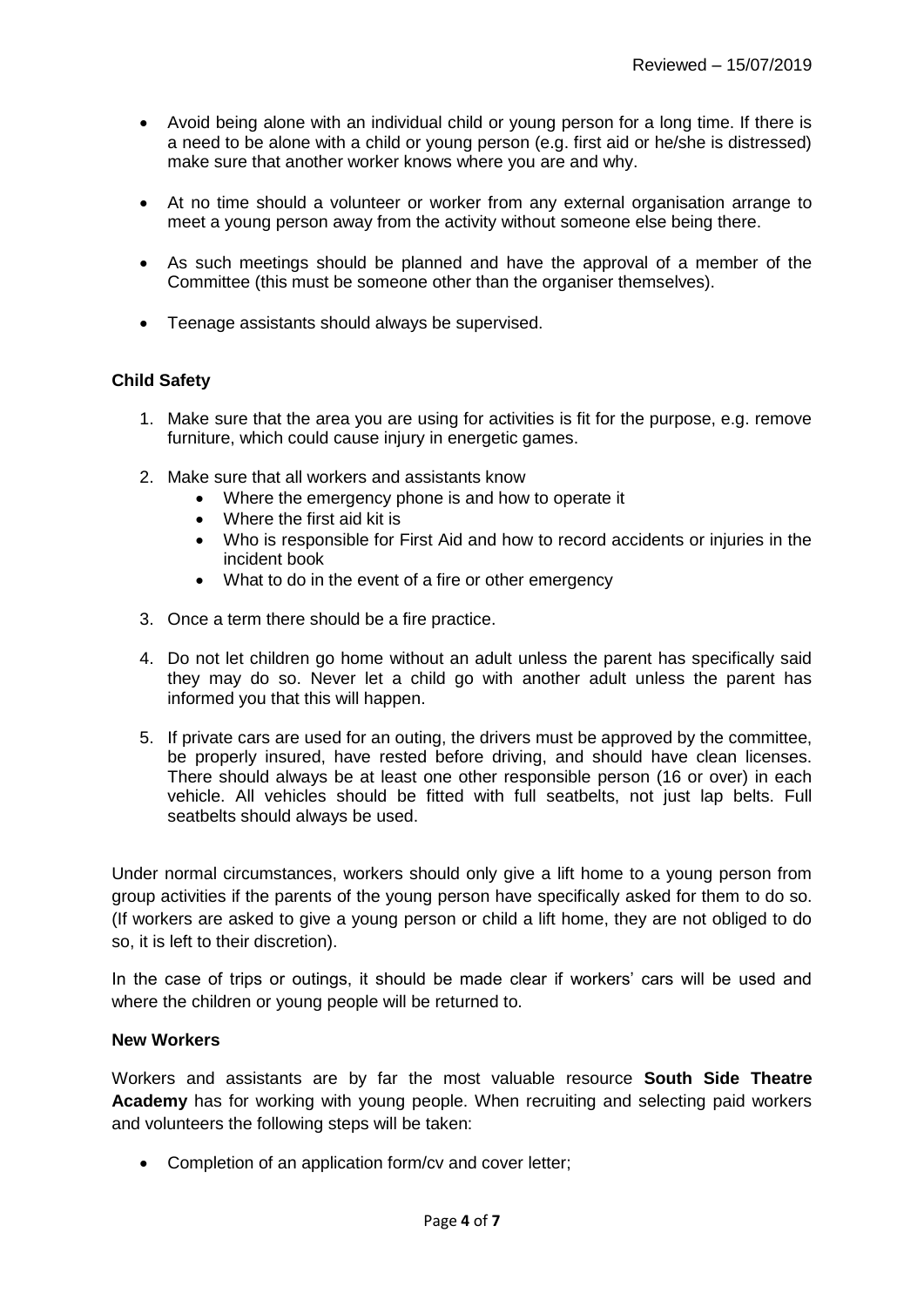- An interview by two people from **South Side Theatre Academy**, who will take the final decision;
- Identifying reasons for gaps in employment, and other inconsistencies in the application;
- Checking of the applicants' identity (passport, driving license, etc);
- Taking up 2 references prior to the person starting work;
- Ensuring criminal record checks have been carried out through relevant local agencies including having a DBS check;
- Taking appropriate advice before employing someone with a criminal record;
- Allowing no unaccompanied access to children until all of the above have been completed;
- A probationary period of 1 month for new paid workers and volunteers;
- On-going supervision of paid workers and volunteers;
- Ensuring good practice is followed in working with children and young people by providing appropriate training and guidance.

#### **Training**

It is a great benefit if workers undertake regular training for this type of work. The committee should keep workers informed of relevant courses.

#### **What is child protection**?

**Child protection is the response to the different ways in which a young person's or child's physical, emotional, intellectual and spiritual health are damaged by the actions of another person.**

#### **What you should do**

- 1. Listen to the child/young person.
- 2. Look at them directly and do not promise to keep any secrets before you know what they are, but always let the child/young person know if, and why, you are going to tell anyone.
- **3.** Take whatever is said to you seriously and help the child/young person to trust his/her own feelings. Take notes of exactly what is said to you avoiding assumptions and conjecture.
- 4. It is note the role of the leader to investigate any allegations (this would contaminate evidence if a situation went to court). Any disclosure by a child/young person must be reported to the Designated Safeguarding Lead (Toby Ward-Smith), otherwise named the Child Protection Officer (Bethany Pease).
- 5. Speak immediately to the Local Authority or NSPCC for further advice and guidance. For any extra advice you may speak to your Youth Director or the Child Protection Officer, Bethany Pease.

#### **What you should** *not* **do**

- **1.** Workers/volunteers should not begin investigating the matter themselves.
- **2.** Do not discuss the matter with anyone except the correct people in authority.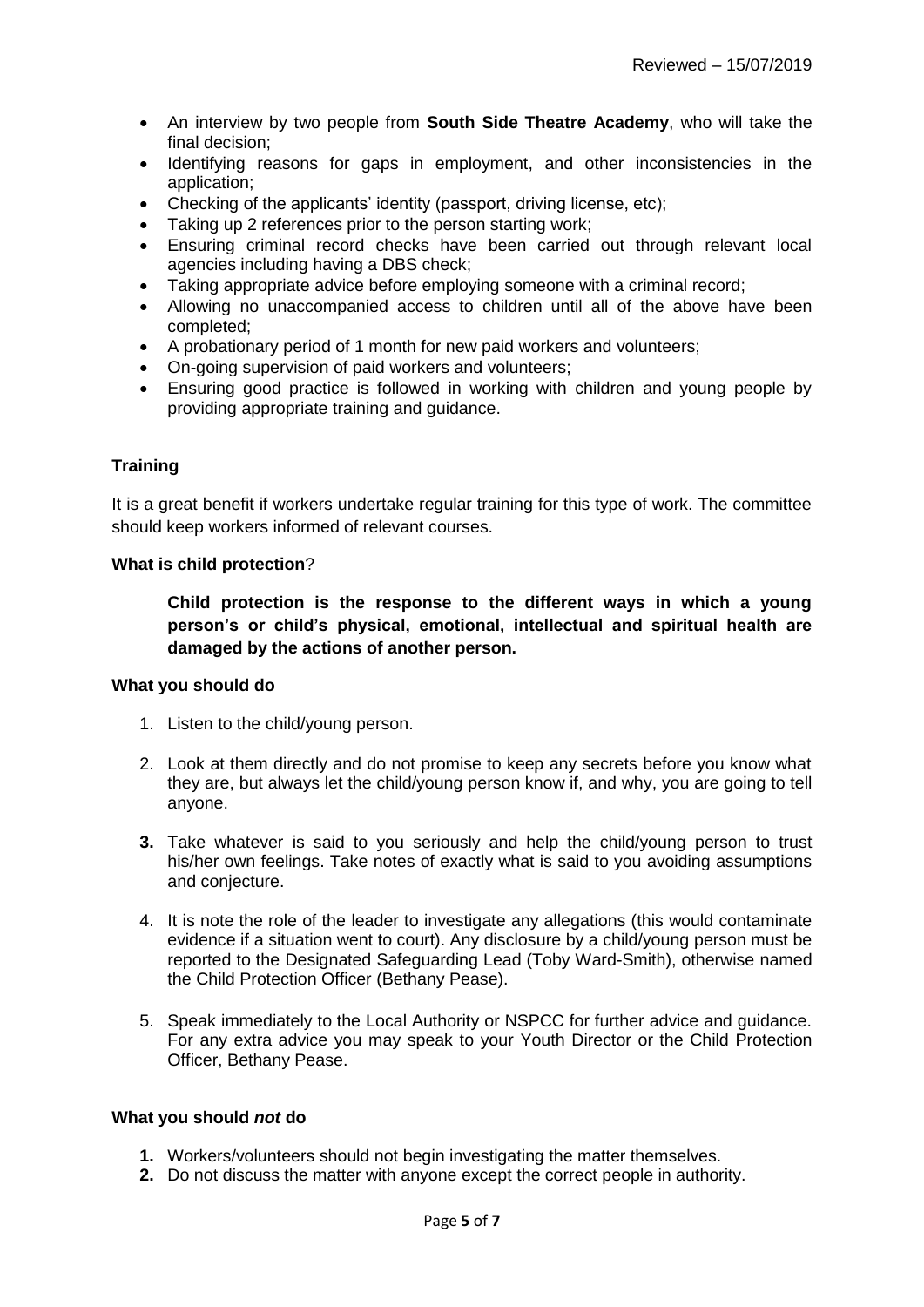**3.** Do not form your own opinions and decide to do nothing.

#### **Things to say or do:**

- 'What you are telling me is very important'
- This is not your fault'
- 'I am sorry that this has happened/is happening'
- 'You were right to tell someone'
- What you are telling me should not be happening to you and I will find out the best way to help you'
- Make notes soon after the event. Try to write down exactly what the young person or child said. Avoid assumptions or conjecture.

#### **Things** *not* **to say or do:**

- Do not ask leading questions Why? How? What?
- Do not say 'Are you sure?'
- Do not show your own emotions e.g. shock/disbelief
- Do not make false promises

Appendix A

List of Addresses, Telephone and Fax numbers

Appendix B

Suggested Record Form

This policy was adopted by the **South Side Theatre Academy** on 11/05/2018.

Signed on behalf of the Management Team by:

| Sic |  |
|-----|--|

Name in Capitals………………TOBY WARD-SMITH……………………

The policy has been reviewed by the Management Team on: